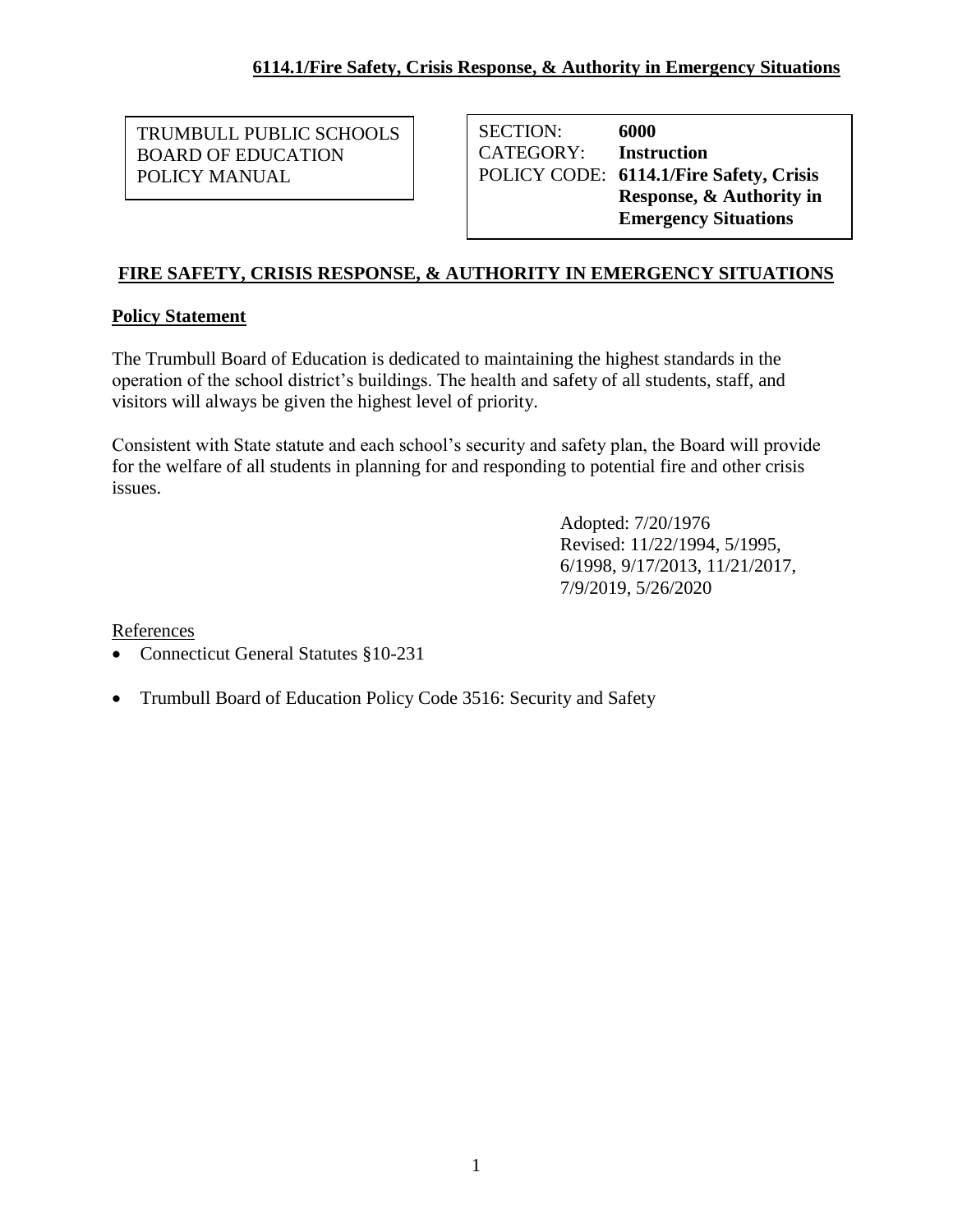## **Regulations**

- I. Fire Drills & Crisis Response Drills
	- 1. A fire drill is one type of an emergency egress and relocation drill. A crisis response drill may be a lockdown drill, a stay-put drill, an extreme weather drill, or a family reunification drill. A complete explanation and procedure for each type of drill is included in the security and safety plan for each school in the District.
	- 2. Principals shall adhere to the specified drill schedule developed by the Director of Security and Safety to comply with State mandates. There shall be a minimum of ten drills each school year, with at least one drill each month. Once every three months, that drill shall be a crisis response drill. The remainder of the drills shall be fire drills. The first fire drill, as well as a first crisis response drill, must be held during the first thirty school days of each new school year.
	- 3. Drills shall be executed at different hours of the day (e.g., during the changing of classes, during recess, during physical education class, etc.) to prepare students for different methods of crisis response.
	- 4. The purpose of each fire drill is to teach students the proper manner of evacuating a school building. Each Principal shall furnish to all teachers and students information as to route and manner of exit. Fire drills shall be conducted in a brisk, quiet, and orderly manner. Doors and windows shall be closed whenever feasible.
	- 5. The purpose of a crisis response drill is to teach students how to react in the event of a crisis situation. The format of each crisis response drill shall be developed in consultation with the appropriate local law enforcement agency. A representative of such agency may supervise and participate in any such crisis response drill.
	- 6. The searching of lavatories, closets, designated areas of refuge, and other such areas shall be the duty of designated staff members. The Principal or his/her designee shall keep a record of staff members assigned to this duty.
	- 7. Drills are to simulate actual fire/crisis conditions; therefore, students and staff shall not be allowed to retrieve or gather clothing or other personal effects.
	- 8. When evacuating a building, each class or group shall proceed to a predetermined point outside the school where an immediate check shall be made to see that all are accounted for. If students are already outside, they shall proceed to a designated area.
	- 9. A form for Fire/Crisis Response Drill Reporting will be reviewed periodically by the Assistant Superintendent in conjunction with appropriate local law enforcement and other local public safety officials; this form shall be completed after every drill, as well as after every activation of the fire alarm and every actual lockdown, stay-put, extreme weather, or family reunification incident. Each Report shall be filed with the Superintendent, Assistant Superintendent, and Director of Security and Safety within one school day of the drill or fire alarm activation. Each Report related to a fire drill or fire alarm activation